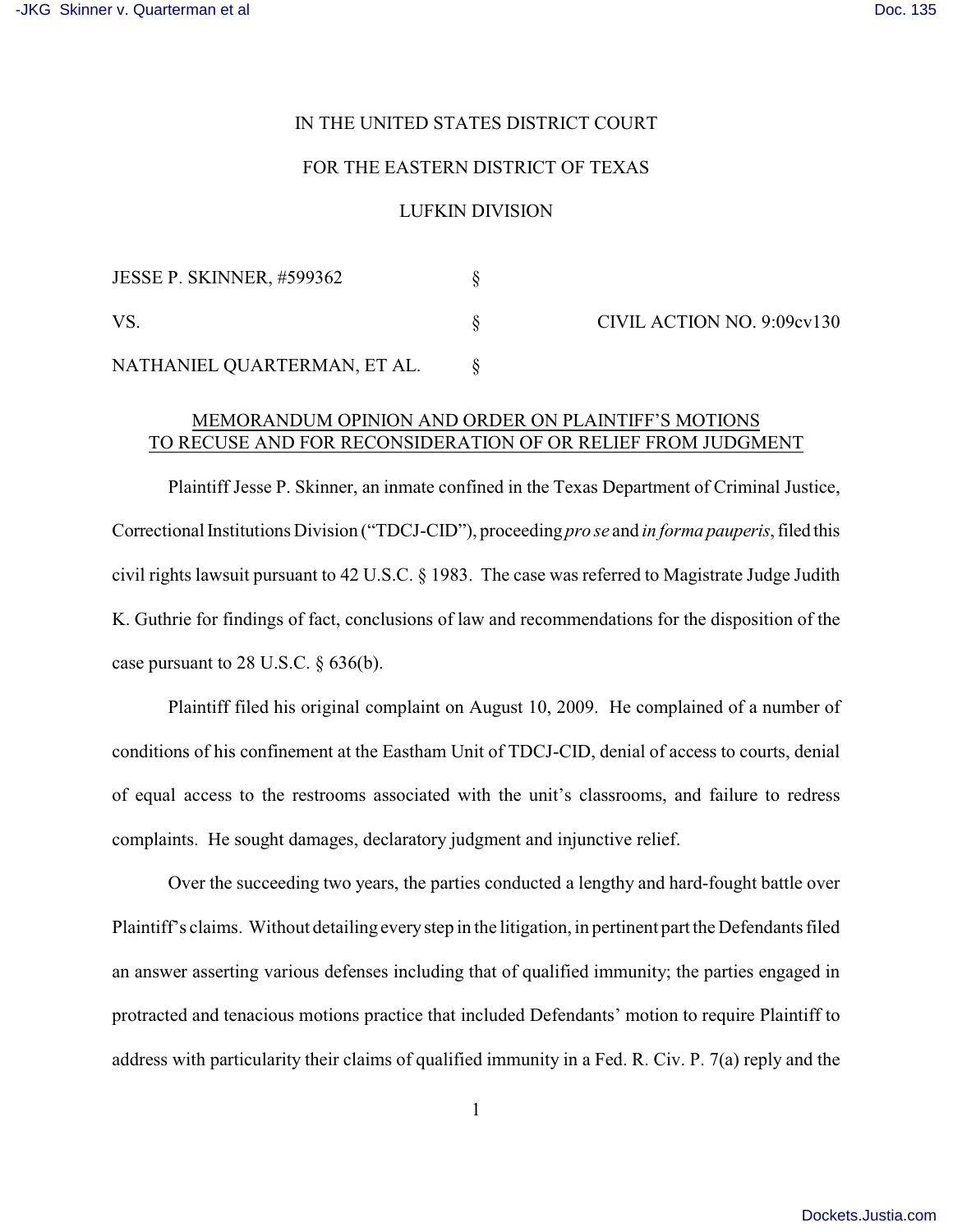Plaintiff's filing of his Third Amended Complaint in response thereto, $\frac{1}{1}$  which became the ultimate, operative complaint in the action; a further battle of motions over amending the Magistrate Judge's Scheduling Order to permit Defendants to file a motion for summary judgment ("MSJ") later in time than originally directed; and Defendants' actual MSJ, which Plaintiff vociferously opposed with three separate filings in response. Ultimately, the Magistrate Judge filed a Report and Recommendation (the "R&R") (docket entry #120) analyzing Plaintiff's claims and the arguments of the parties on summary judgment in great detail and recommending that each claim be dismissed with prejudice on its merits. She further recommended that because there was no finding of a constitutional violation on the merits of Plaintiff's claims, that Defendants' defense of qualified immunity should also be granted. That R&R issued on August 9, 2011, and included the notice to Plaintiff that he may file and serve any objections within 14 days of receipt of the R&R. No objections having been filed or received by the Court within the ensuing month, or double the time for objections, the undersigned District Judge adopted the Magistrate Judge's R&R, granted the Defendants' MSJ, dismissed Plaintiff's action with prejudice as frivolous and denied the remaining motions that had not been not individually ruled upon. *See* Docket Entries #121 and 122.

On September 15, 2011, Plaintiff filed a Motion for Reconsideration (docket entry #123), in which he asserts that he did not receive a copy of the Magistrate Judge's R&R, was therefore not afforded the opportunity to file objections to it, and that his right to *de novo* review by the undersigned was therefore abrogated. On that basis alone, he seeks reconsideration of the Final Judgment pursuant to Fed. R. Civ. P.  $60(b)(1)$  or  $60(d)(3)$ . As discussed below, the Defendants

Although, as Plaintiff subsequently admitted and as the Court has observed 1 previously, he actually did not amend the allegations of his complaint to address the claims of qualified immunity, nor did he seek discovery in aid of that purpose at that time.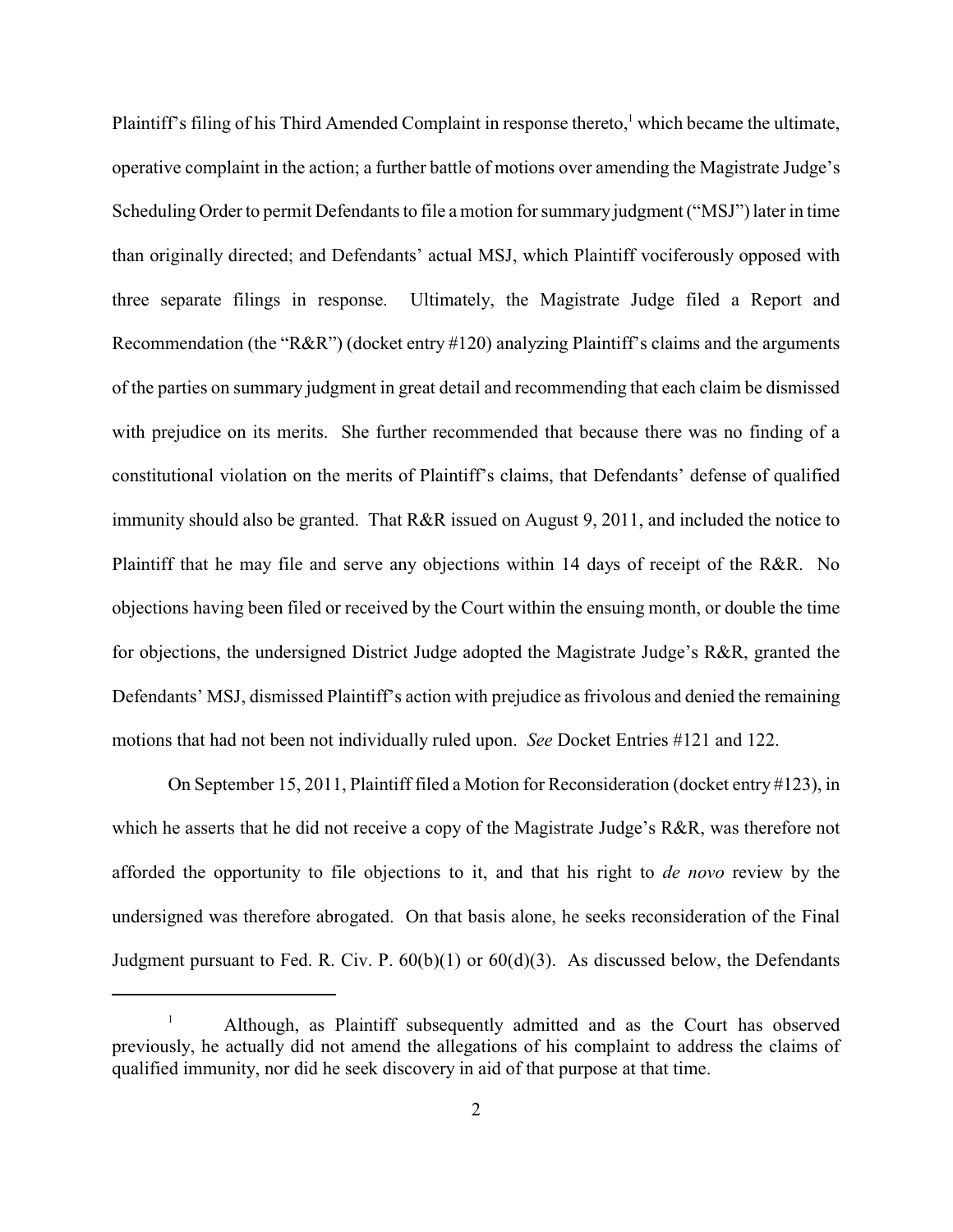argued, and Plaintiff ultimately appears to have agreed, that his motion should be construed as under Fed. R. Civ. P. 59(e). However, that simply appears to have teed up Plaintiff's subsequent Motion for Relief from Judgment, below. On September 20, 2011, Plaintiff then filed a post-judgment Motion to Recuse (docket entry #124), in which he asks the undersigned District Judge and the assigned Magistrate Judge to "recuse themselves because they cannot be an impartial arbiter of this case." Motion to Recuse at 1. Then, on October 4, 2011, Plaintiff filed a Motion for Relief from Judgment (docket entry #128), in which he acknowledges the procedural difference between the filing of a motion pursuant to Rule 59(e) and one pursuant to Rule 60(b). He therefore filed this third post-judgment motion in an effort to "cover his bases" and seek relief from final judgment under Rule 60(b) in the alternative to Rule 59(e).

Defendants have filed responses in opposition to each of Plaintiff's motions. *See* Docket Entries #126, 127 and 130, respectively. In turn, Plaintiff has filed replies to each response. *See* Docket Entries #129, 131 and 132, respectively. Thus, fully briefed, the Court will examine each motion.

#### **I. DISCUSSION AND ANALYSIS**

First, the Court will review Plaintiff's Motion to Recuse; then the Court will review both of Plaintiff's motions for relief from judgment together.

## **A. PLAINTIFF'S MOTION TO RECUSE**

Plaintiff asks that both the undersigned District Judge and the assigned Magistrate Judge recuse themselves from any further involvement in his lawsuit pursuant to 28 U.S.C. § 455. Specifically, he complains that he did not receive a copy of  $(1)$  docket entry #91, an order amending the Scheduling Order in this case, which extended the time for any party to file a dispositive motion;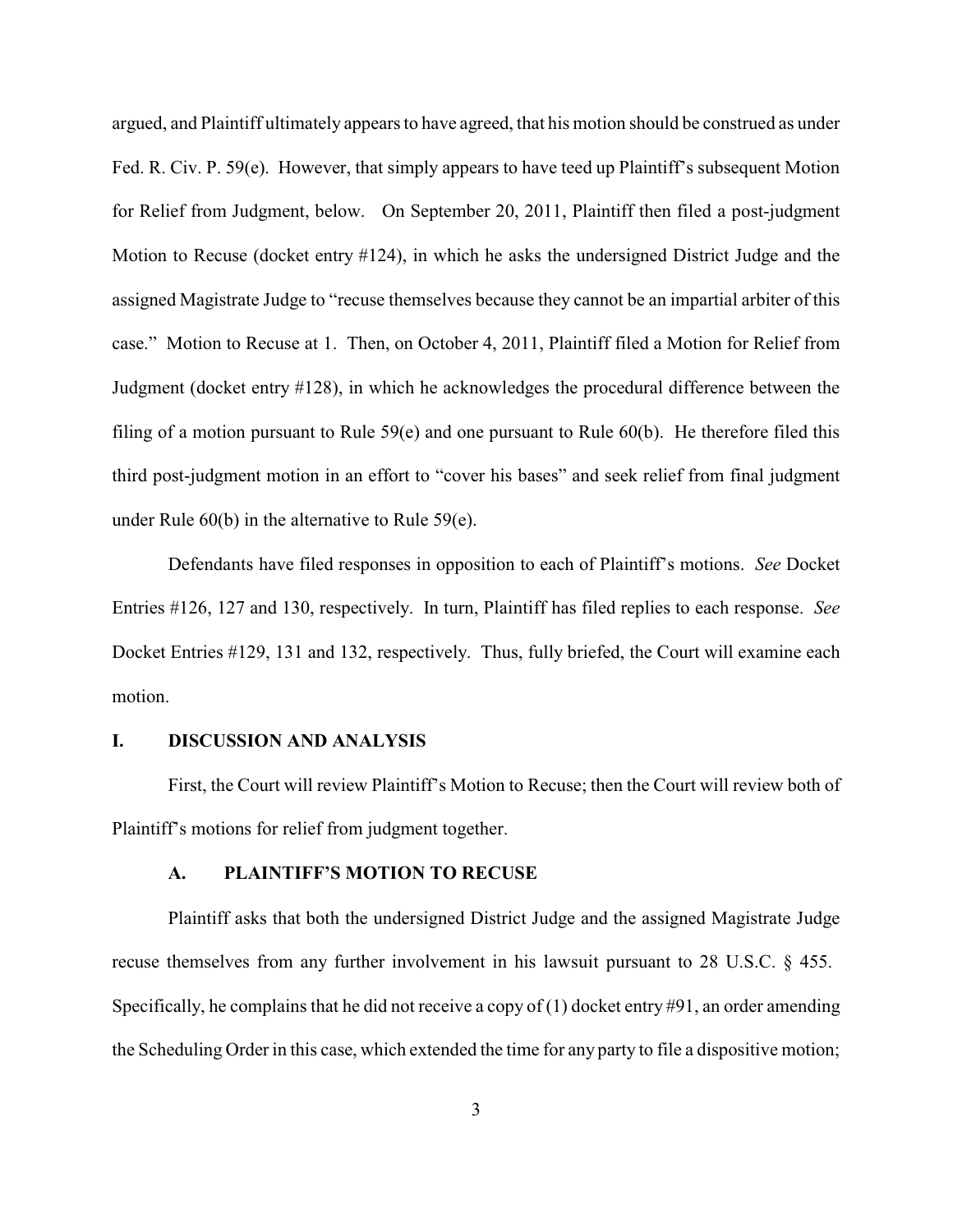and (2) the Magistrate Judge's R&R at docket entry #120, prior to the undersigned adopting the R&R and entering final judgment in this case. He apparently ascribes his non-receipt of the documents to the action or inaction of the same judges themselves. *See, e.g., id*. at 4, ¶ 8 (contention that nonreceipt was "due to the Judge's failure to have Orders and Reports and Recommendations sent to Plaintiff . . . ."). Further, he filed a motion for an extension of time in which to respond to Defendants's MSJ (docket entry #99), a motion for reconsideration (docket entry #104) of the order amending the Scheduling Order, and a motion to conduct discovery (docket entry #111) after he had already responded to Defendants' MSJ. In his opinion, these motions went unanswered. For these reasons, he asserts that the impartiality of the judges involved in this case is "br[ought] into question." Motion to Recuse at 2-3.

Section 455 states in pertinent part:

- (a) Any justice, judge, or magistrate judge of the United States shall disqualify himself in any proceeding in which his impartiality might reasonably be questioned.
- (b) He shall also disqualify himself in the following circumstances:
	- (1) Where he has a personal bias or prejudice concerning a party, or personal knowledge of disputed evidentiary facts concerning the proceeding[.]

*See* 28 U.S.C. § 455(a) & (b)(1).

"[I]f the issue of a judge recusing [himself or] herself arises [ ] through a motion to recuse under § 455 . . ., the judge has the option to either transfer the matter to another judge for decision or determine it herself." *See Maldonado v. Ashcroft*, 108 Fed. Appx. 221, 222 (5th Cir. 2004) (*per curiam*) (citing *Doddy v. Oxy USA, Inc.*, 101 F.3d 448, 458 n. 7 (5th Cir.1996)), *cert. denied*, 545 U.S. 1133, 125 S. Ct. 2946, 162 L. Ed. 2d 875 (2005). In this case, the undersigned District Judge will rule on Petitioner's motion to recuse himself as well as the Magistrate Judge. "[N]o authority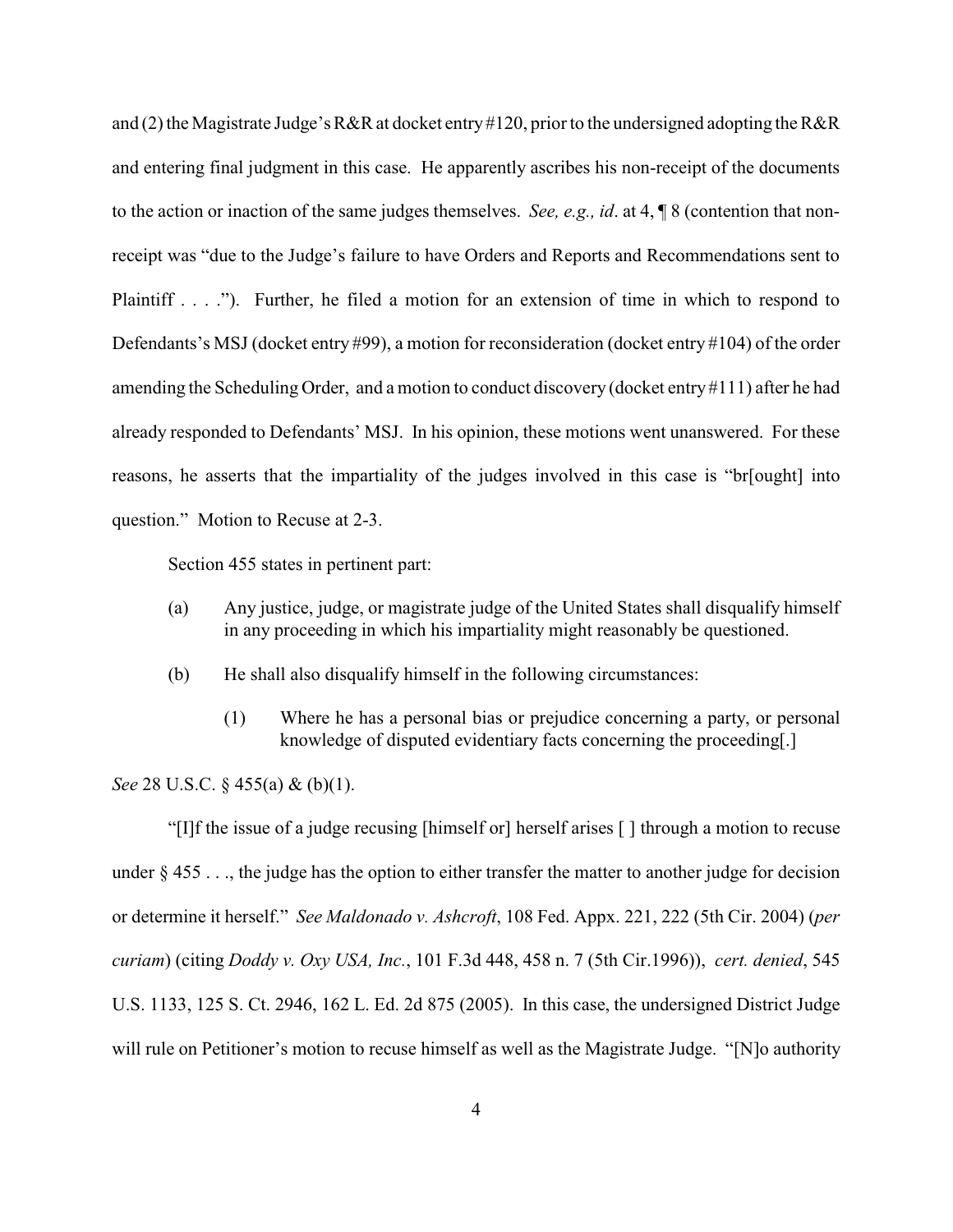'suggests any negative inference that can be drawn from the fact that the judge to whom a motion to recuse is directed rules on the motion' instead of referring it to another judge." *Doddy*, 101 F.3d at 458 n.7 (quoting *In re Corrugated Container Antitrust Litigation*, 614 F.2d 958, 963 n.9 (5th Cir.), *cert. denied*, 449 U.S. 888, 101 S. Ct. 244, 66 L. Ed. 2d 114 (1980)).

First, Plaintiff's contention that one or both judges took deliberate action, or at least through wilful inaction allowed events to occur, resulting in his non-receipt of the orders or documents described above is baseless and without merit. Notably, he has proffered absolutely nothing, other than the alleged non-receipt itself, to support any contention of deliberate action out of bias or prejudice. In that light, his allegations are nothing more than conclusory speculation at best and possibly simply amount to an attempt at judicial forum-shopping in pursuit of a more favorable outcome. That is no basis for recusal. *Crawford v. United States Dept. of Homeland Sec.*, 245 Fed. Appx. 369, 383 (5th Cir. 2007) (per curiam).

In fact, the judges themselves have little to do with the routine mailing of documents issued in the course of a case. Instead, that is a ministerial function of the Clerk of Court. In the ordinary course of business, a docket clerk will mail a document received from chambers to the prisonerlitigant. In the case of a key order or document setting a timed deadline for the prisoner-litigant, the clerk will ordinarily also include an acknowledgment card to be filled out with the date of receipt and returned to the Court. The purpose of that acknowledgment card is for the Court's use in calculating the deadline, if an executed card is returned. Nonetheless, the docket clerks and judges of this Court are well aware that acknowledgment cards are not uniformly returned. Sometimes they are returned timely; sometimes they are returned substantially later than a document is received in the mailroom of the prison or by the prisoner himself; sometimes a prisoner refuses to fill out and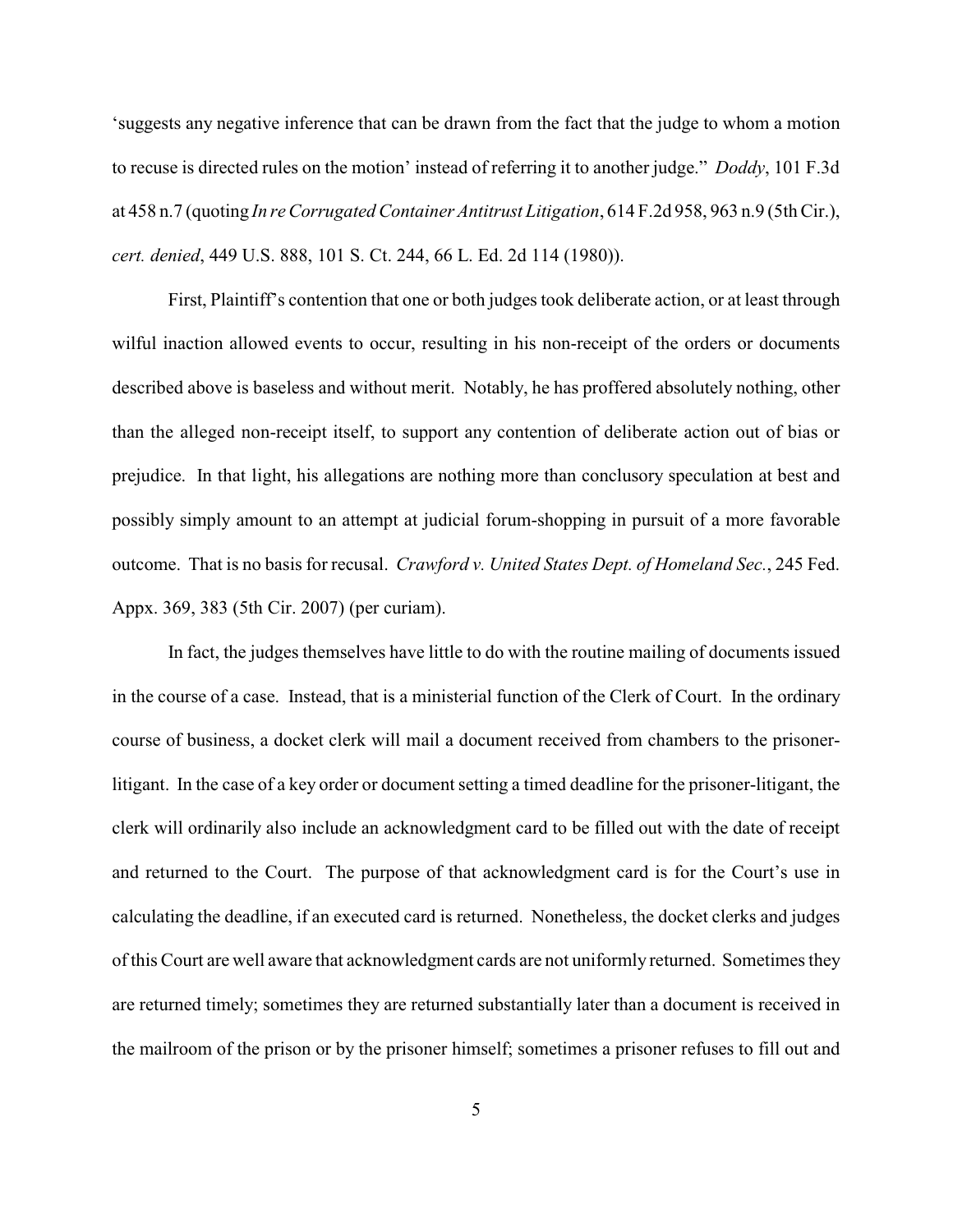return the acknowledgment card. In this particular instance, Plaintiff has pointed out that he has returned acknowledgment cards on some occasions, receipt of which is entered on the docket. However, there are also a number of instances in which orders or other documents were issued and sent to Plaintiff for which the clerk received no such acknowledgment. There is no requirement on the Court to send multiple copies of each document issued simply to obtain an acknowledgment.

In the case of Plaintiff's alleged non-receipt of the amended Scheduling Order, Plaintiff moved for an out-of-time reconsideration of the order. *See* Docket Entry #96. In that motion, Plaintiff also presented all of his objections and arguments against the amended Scheduling Order. *See id*. at 3-5. The undersigned granted the motion for review, conducted a *de novo* review, and upheld the amended Scheduling Order. *See* Docket Entry #101.

With regard to Plaintiff's alleged non-receipt of the R&R on Defendants' MSJ, the Court waited a full month before adopting the R&R and dismissing the case without objections filed. Plaintiff is nonetheless enjoying the opportunity to make his objections and argue against dismissal in his Motion for Reconsideration and Motion for Relief from Judgment, which are discussed below. There is no showing of bias or prejudice in either instance.

Second, with regard to the motions Plaintiff claims went unanswered before his lawsuit was dismissed, his contention is again without merit. As discussed above, the Court issued a Memorandum Opinion and Order ruling on Plaintiff's original motion for reconsideration of the amended Scheduling Order. His successive motion for yet another "reconsideration" (docket entry #104) simply reflects Plaintiff's tendency to repackage arguments in seriatim motions. With regard to Plaintiff's motion for an extension of time (docket entry #99) in which to respond to Defendants' MSJ, not only was he allowed to file his response (docket entries # 105, 106 and 107), it was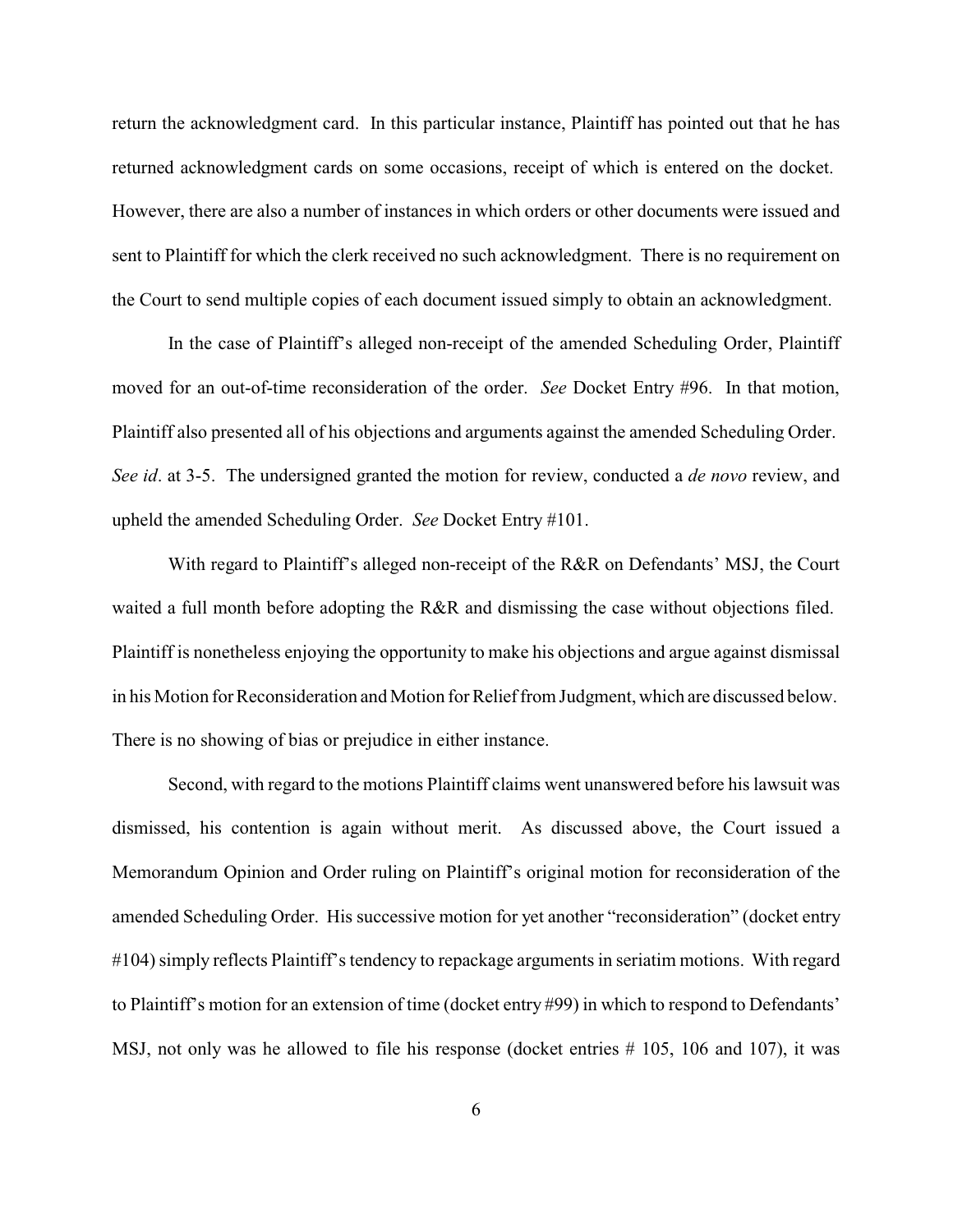considered at length in the Magistrate Judge's R&R. Furthermore, he was explicitly granted an extension of time in which to respond with his own dispositive motion in the Memorandum Opinion and Order itself. It was his decision not to do so.

Finally, with regard to Plaintiff's motion for discovery (docket entry #111), it was simply made far too late and after Plaintiff had himself admitted that he disregarded an order to file a reply addressing Defendants' qualified immunity claims pursuant to Fed. R. Civ. P. 7(a). *See* R&R at 3 ("Plaintiff admitted that the [Third Amended Complaint] asserted no new claims despite the Court's Order to plead with particularity. *See* docket entry #90 at p. 3 ('The Plaintiff's amended complaint contains (NO) new claims or pleadings (Docket No. 68) . . . .')."). As the Fifth Circuit has stated,

One of the reasons for qualified immunity is to protect a defendant from the burdens of discovery when the plaintiff has not filed an adequate claim. Therefore, we have held that discovery "must not proceed until the district court first finds that the plaintiff's pleadings assert facts which, if true, would overcome the defense of qualified immunity."

*Winstead v. Box*, 419 Fed. Appx. 468, 469 (5th Cir. 2011) (per curiam) (internal citations omitted).

Here, as Plaintiff admits, his amended complaint did not "assert facts which, if true, would overcome the defense of qualified immunity." Furthermore, he did not file his discovery motion until long after Defendants filed their MSJ and even after Plaintiff himself filed substantial responses in opposition. *See* Docket Entries #105 (Plaintiff's declaration), 106 (statement of disputed facts) and 107 (brief in opposition totaling 84 pages of argument, exhibits and third party declarations). Therefore, his motion for discovery, even though limited to issues related to qualified immunity, was far too late and did not meet the requirements set by the Fifth Circuit to permit such discovery to go forward in the first instance. He cannot argue that he was prejudiced.

Finally, at bottom, Plaintiff's motions were summarily ruled upon by this Court after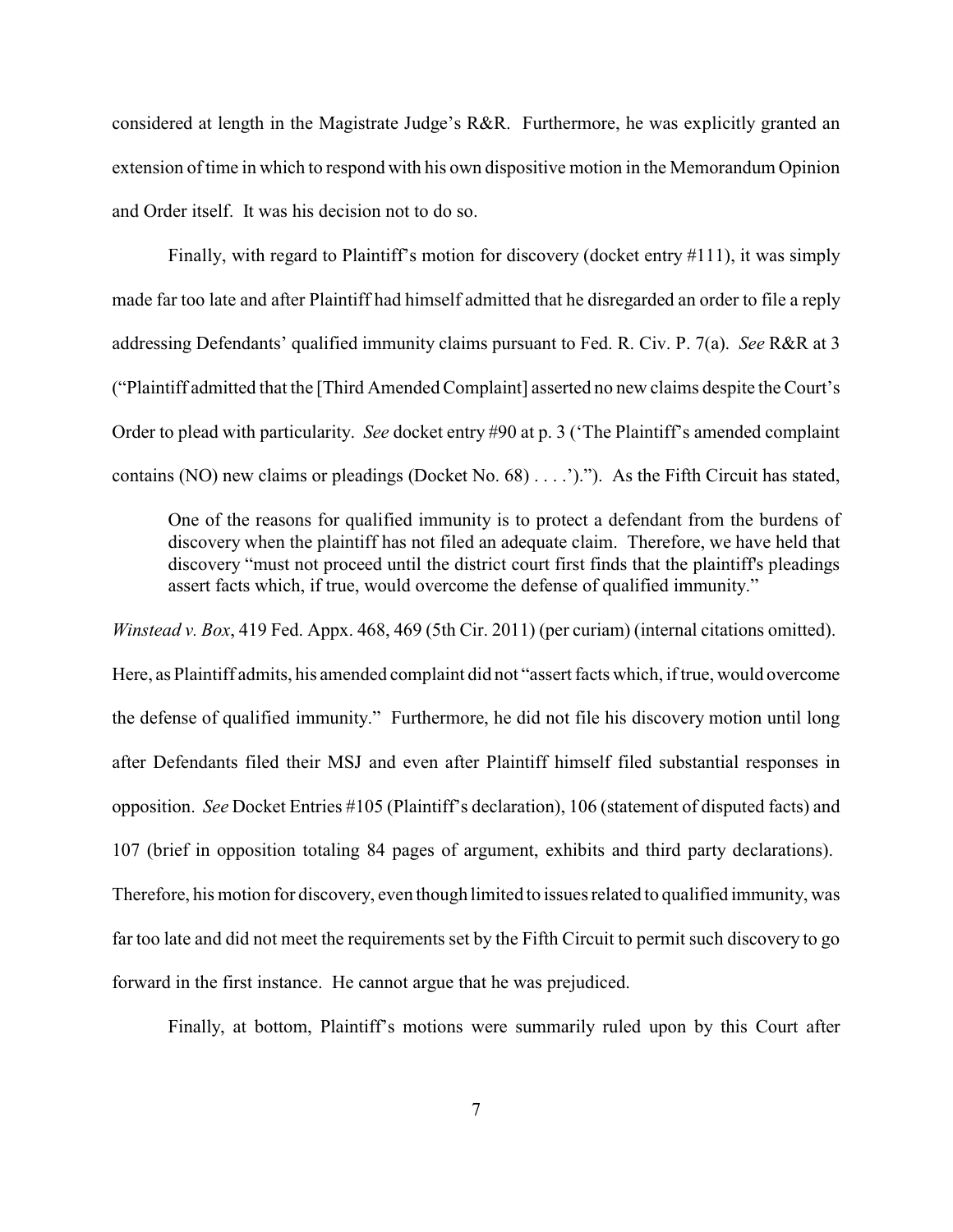considering the Magistrate Judge's R&R. *See* Order of Dismissal (docket entry #121). There is no basis for Plaintiff to assert that he was subject to either bias or prejudice.

In any event, prior adverse judicial rulings alone do not support an allegation of bias under 28 U.S.C. § 455. *Maldonado*, 108 Fed. Appx. At 222. "In order for a judge to be disqualified for bias or prejudice, the bias must stem from an extrajudicial source and result in an opinion on some basis other than what the judge learned in the case." *Crawford*, 245 Fed. Appx. at 383 (citing *United States v. Grinnell Corp.*, 384 U.S. 563, 583, 86 S. Ct. 1698, 16 L. Ed. 2d 778 (1966); *United States v. MMR Corp.*, 954 F.2d 1040, 1045 (5th Cir. 1992)), *cert. denied*, 553 U.S. 1054, 128 S. Ct. 2487, 171 L. Ed. 2d 768 (2008). Petitioner's concern of bias, therefore, is merely speculative and conclusory. *Crawford*, 245 Fed. Appx. at 383.

Plaintiff has not shown bias or prejudice or any other basis for recusal. Therefore, his motion for recusal of the undersigned District Judge and the assigned Magistrate Judge will be denied.

# **B. MOTIONS FOR RECONSIDERATION/RELIEF FROM JUDGMENT**

Plaintiff's two motions for relief(docket entries # 123 and 128), taken together, are construed as seeking reconsideration of or relief from final judgment pursuant to Fed. R. Civ. P. 59(e) and/or  $60(b)(1)$  or (d)(3). His argument is the same in both motions.

A motion for reconsideration may be made under either Federal Rule of Civil Procedure 59(e) or 60(b). *Shepherd v. Int'l Paper Co.*, 372 F.3d 326, 328 n.1 (5th Cir. 2004). Such a motion "'calls into question the correctness of a judgment.'" *Templet v. HydroChem Inc.*, 367 F.3d 473, 478 (5th Cir. 2004) (quoting *In Re Transtexas Gas Corp.*, 303 F.3d 571, 581 (5th Cir. 2002)). A Rule 59(e) motion is "not the proper vehicle for rehashing evidence, legal theories, or arguments that could have been offered or raised before the entry of judgment." *Id*. at 479 (citing *Simon v. United*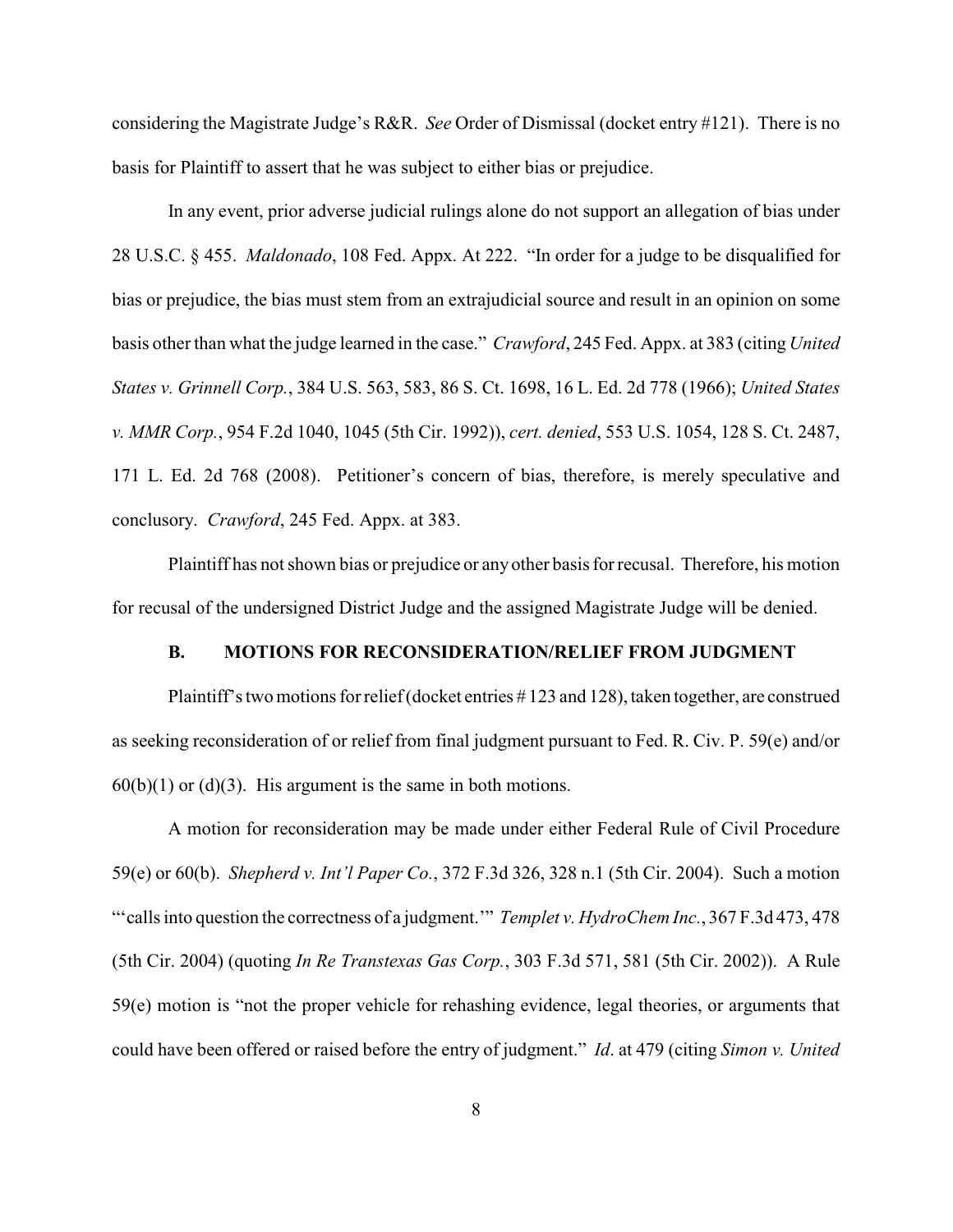*States*, 891 F.2d 1154, 1159 (5th Cir. 1990)). Instead, "Rule 59(e) 'serve[s] the narrow purpose of allowing a party to correct manifest errors of law or fact or to present newly discovered evidence.'" *Id*. (quoting *Waltman v. Int'l Paper Co.*, 875 F.2d 468, 473 (5th Cir. 1989)). "Relief under Rule 59(e) is also appropriate when there has been an intervening change in the controlling law." *Schiller v. Physicians Resource Grp.*, 342 F.3d 563, 567 (5th Cir. 2003). Altering, amending, or reconsidering a judgment is an extraordinary remedy that courts should use sparingly. *Templet*, 367 F.3d at 479 (citing *Clancy v. Employers Health Ins. Co.*, 101 F. Supp. 2d 463, 465 (E.D. La. 2000)). If a motion for reconsideration is filed within 28 days of the judgment or order of which the party complains, it is considered to be a Rule 59(e) motion; otherwise, it is treated as a Rule 60(b) motion. *See Shepherd*, 372 F.3d at 328 n.1; *Berge Helene Ltd. v. GE Oil & Gas, Inc.*, 2011 WL 798204, at \*2 (S.D. Tex. Mar. 1, 2011) (noting that the Fifth Circuit drew the line at 10 days in *Shepherd* instead of 28 days because the case was decided before the amendments to Rule 59 took effect on December 1 2009).<sup>2</sup>

Turning to Federal Rule of Civil Procedure 60(b), that Rule reads:

On motion and just terms, the court may relieve a party or its legal representative from a final judgment, order, or proceeding for the following reasons: (1) mistake, inadvertence, surprise, or excusable neglect; (2) newly discovered evidence that, with reasonable diligence, could not have been discovered in time to move for a new trial under Rule 59(b); (3) fraud (whether previously called intrinsic or extrinsic), misrepresentation, or misconduct by an opposing party; (4) the judgment is void; (5) the judgment has been satisfied, released, or discharged; it is based on an earlier judgment that has been reversed or vacated; or applying it prospectively is no longer equitable; or (6) any other reason that justifies relief.

<sup>&</sup>lt;sup>2</sup> Rule 59(e) was amended in 2009 to extend the time for timely filing from 10 days to 28 days. Although a Fifth Circuit case has not yet explicitly observed the change, district courts within the Fifth Circuit have widely applied it in situations such as this. *See, e.g., Alack v. Jaybar, LLC*, 2011 WL 3626687, at \*2 & n.4 (E.D. La. Aug. 17, 2011) (citing *Shepherd*, 372 F.3d at 328 n.1).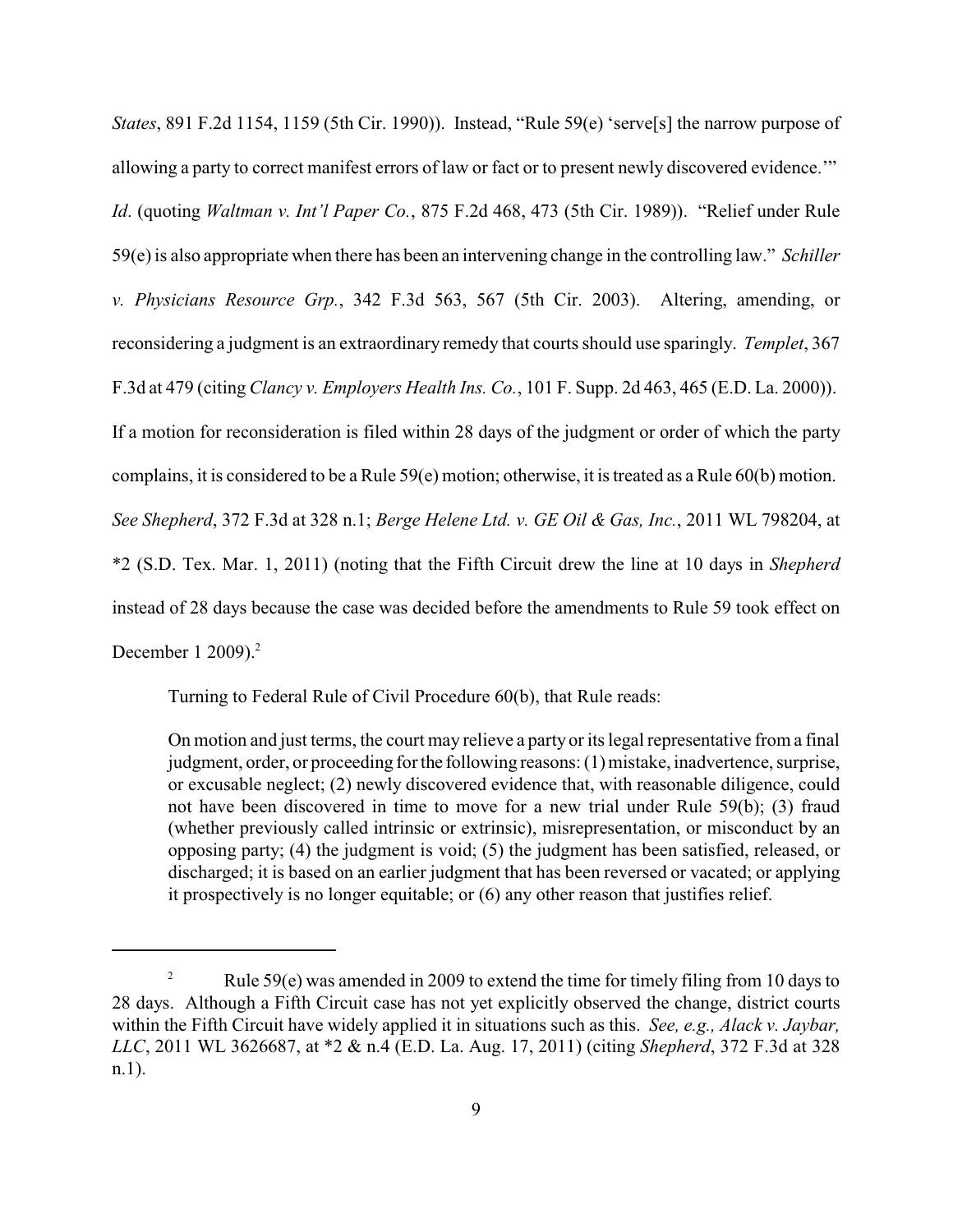Fed. R. Civ. P. 60(b)(1)-(6); *Cazier v. Thaler*, 2010 WL 2756765, at \*1 n.1 (W.D. Tex. July 12, 2010); *see also Reed v. Gallegos*, 2009 WL 5216871, at \*1 (S.D. Tex. Dec. 29, 2009). A Rule 60(b) motion "must be made within a reasonable time - and for reasons  $(1)$ ,  $(2)$ , and  $(3)$  no more than a year after the entry of the judgment or order. . . ." Fed. R. Civ. P. 60(c)(1). A decision with respect to a motion to reconsider pursuant to Rule 60(b) is left to the "sound discretion of the district court and will only be reversed if there is an abuse of that discretion." *Steverson v. GlobalSantaFe Corp.*, 508 F.3d 300, 303 (5th Cir. 2007) (quoting *Stipelcovich v. Sand Dollar Marine, Inc.*, 805 F.2d 599, 604 (5th Cir. 1986)).

Plaintiff's first motion was filed seven days after final judgment was entered. Forthat reason Defendants argued, and Plaintiff apparently agreed, that it should be construed as pursuant to Rule 59(e). The Court will so construe it as a Rule 59(e) motion to alter or amend a judgment. As Plaintiff points out, a Rule 59(e) motion may also be interpreted as covering motions to vacate judgments, *see Edward H. Bohlin Co., Inc. v. Banning Co., Inc.*, 6 F.3d 350, 355 (5th Cir 1993), and clearly a vacated judgment is what Plaintiff seeks under any standard. *See, e.g.*, Plaintiff's Reply to Defendants' Response to Motion for Reconsideration (docket entry #129) at 2, ¶ 5. In any case, whether the Court were to consider Plaintiff's motions under the Rule 59(e) or 60(b) standard, the outcome would remain the same.

Plaintiff's sole argument under either standard is that he did not receive a copy of the R&R issued by the Magistrate Judge recommending dismissal of his lawsuit before the undersigned District Judge adopted it a month later and dismissed his case with prejudice. Therefore, he contends, his right to *de novo* review on the basis of any objections he might have filed was abrogated. Therefore, he seeks relief in the form of setting aside the judgment and reopening the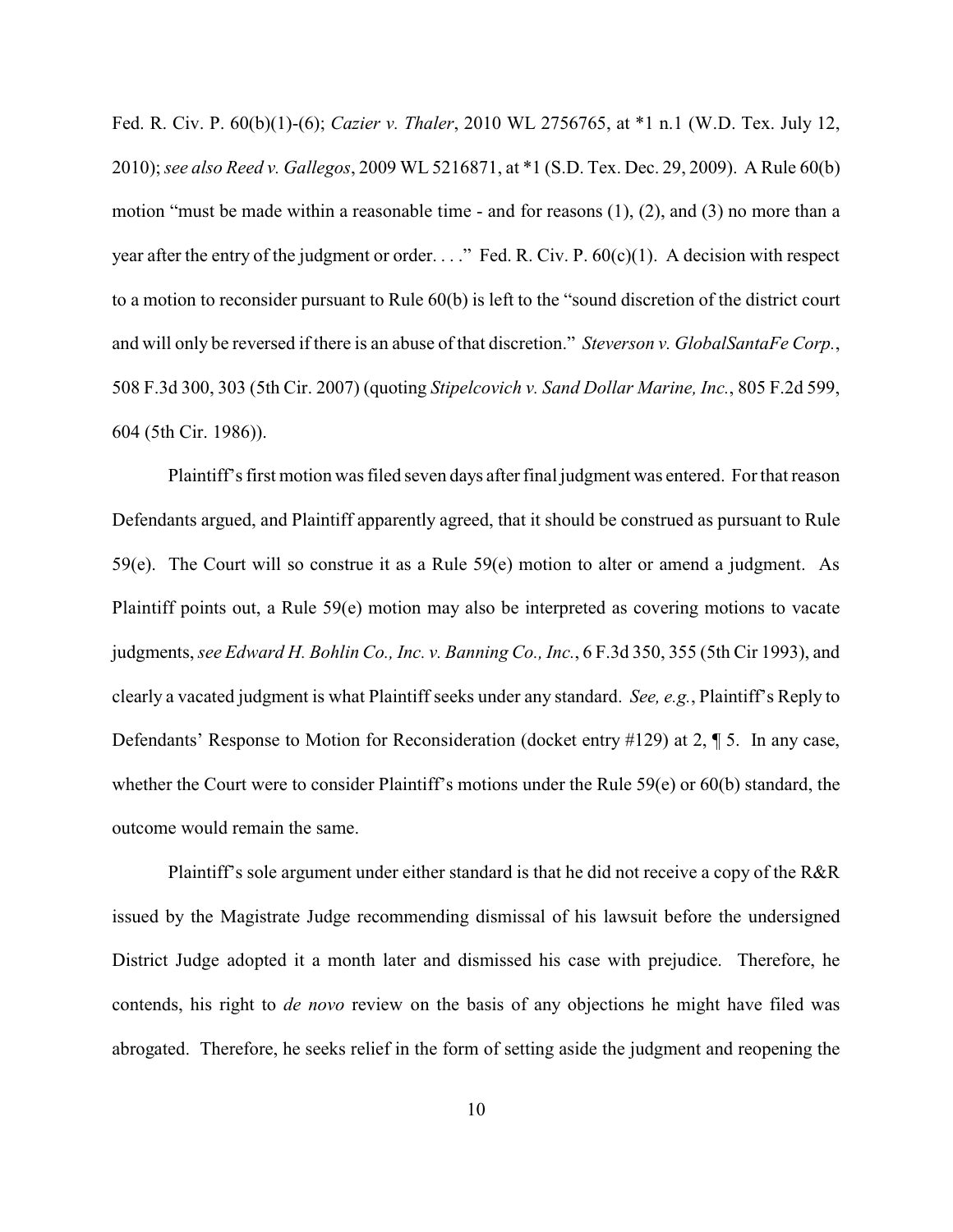case in order for him to file his objections and have the Court rule on them after a *de novo* review. However, he has not stated any substantive ground for reconsideration on the merits of his lawsuit claims. His argument, based solely on procedure but not addressing substance, is without merit.

In the first place, as noted in the Court's analysis of Plaintiff's Motion to Recuse, above, Plaintiff has presented nothing at all in support of his bare allegation that he did not receive the R&R. He simply alleges in his motions that he did not. He has not submitted any form of declaration or statement by any Eastham Unit mailroom personnel, nor even his own declaration under penalty of perjury.<sup>3</sup> To the extent that he simply failed to file an objection and now seeks to remedy his failure, he does not state a basis for either *de novo* review in this Court nor for appellate review. *See Douglass v. United Servs. Auto. Ass'n*, 79 F.3d 1415, 1430 (5th Cir. 1996) (en banc); *Spotts v. United States*, 613 F.3d 559, 575 (5th Cir. 2010).

However, even if Plaintiff did not receive a copy of the R&R in order to timely object to it, his remedy is do what he purports in form to do here - that is, seek relief of some form from the judgment - on the basis of some substantive reason for doing so. For example, the Fifth Circuit has "held that the district court can 'rectif[ ]y [its] initial procedural error' in not giving notice before granting summary judgment 'by ruling on a motion for reconsideration.'" *See J.D. Fields &Co., Inc. v. U.S. Steel Intern., Inc.*, 426 Fed. Appx. 271, 281 (5th Cir. 2011) (quoting *Winters v. Diamond Shamrock Chem. Co.*, 149 F.3d 387, 402 (5th Cir.1998), *cert. denied*, 526 U.S. 1034, 119 S. Ct.

<sup>&</sup>lt;sup>3</sup> At one point, Plaintiff avers that "[t]he defendants admitts [sic] that there is nothing in the record or (TDCJ) Eastham Unit Mailroom that indecated [*sic*] that the Plaintiff received the magistrate's report and recommendation in order to timely file his objection." *See* Plaintiff's Reply to Defendants' Response to Motion for Reconsideration (docket entry #129) at 2, ¶7. However, the Defendants made no such admission anywhere in their response. *See generally* Docket Entry #126. Therefore, Plaintiff's statement is nothing more than unsupported hyperbole.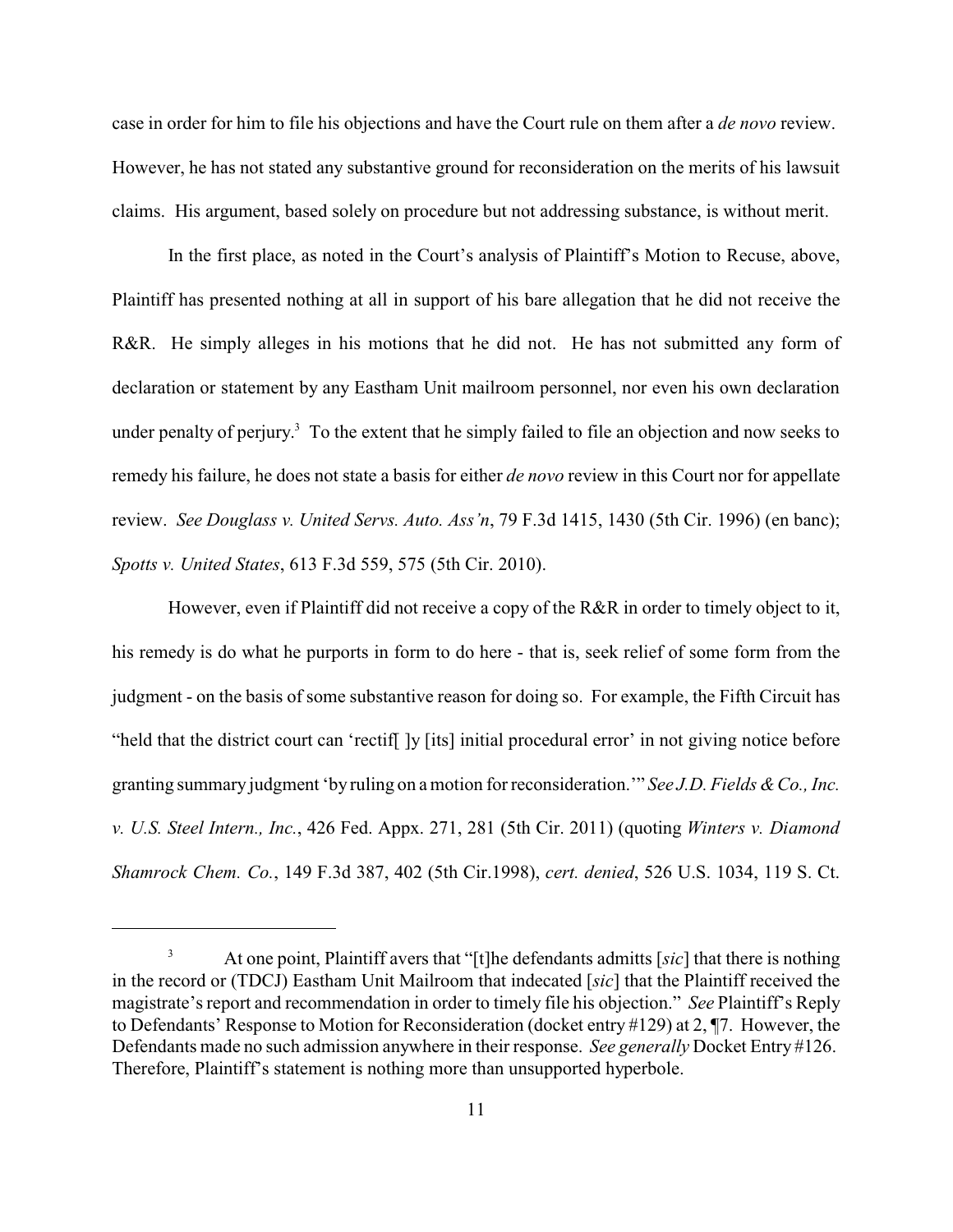1286, 143 L. Ed. 2d 378, 67 (1999)). "That is, if the party opposing the motion for summary judgment 'is afforded an opportunity . . . to present the court with evidence supporting [its] arguments' in a motion for reconsideration, 'the court's failure to provide an opportunity to respond is harmless error.'" *Id*.; *see also Simmons v. Reliance Standard Life Ins. Co. of Texas*, 310 F.3d 865, 869 n.4 (5th Cir. 2002). Here, the procedural posture is slightly different in that Plaintiff did file a response to Defendants' MSJ and was even given an extension of time in which to file his own dispositive motion, though he did not do so. He simply contends that judgment in this case should be set aside because he claims he did not have an opportunity to file objections to the Magistrate Judge's R&R. Therefore, he reasons, after judgment is set aside, he should have opportunity to *then* file his objections to the R&R before any new decision is entered.

Plaintiff has proffered no authority supporting this argument, nor has the Court found one. Instead, the same principle stated above holds equally well here, namely, that Plaintiff should have raised his substantive objections in his motions for reconsideration and/or relief from judgment. Plaintiff did not do so, choosing instead to simply argue the alleged *procedural* issue of his supposedly-lost opportunity to file objections. However, "[e]rrors of a more *substantial nature* are to be corrected by a motion under Rules 59(e) or 60(b)." *Harcon Barge Co., Inc. v. D&G Boat Rentals, Inc.*, 784 F.2d 665, 669 (5th Cir. 1986) (emphasis added) (quoting 11 Wright and Miller, Federal Practice and Procedure, § 2854 at 149 (1973)). At least one other Fifth Circuit district court has held that such an argument is inadequate in this type of situation. *See Staggers v. Millet*, 2001 WL 428343, at  $*1$  (E.D. La. Apr. 26, 2001) (non-receipt of report and recommendation until three days before objections were due, and subsequent failure to file objections, was not a basis for relief from a final judgment for mistake, inadvertence, surprise or excusable neglect in the absence of a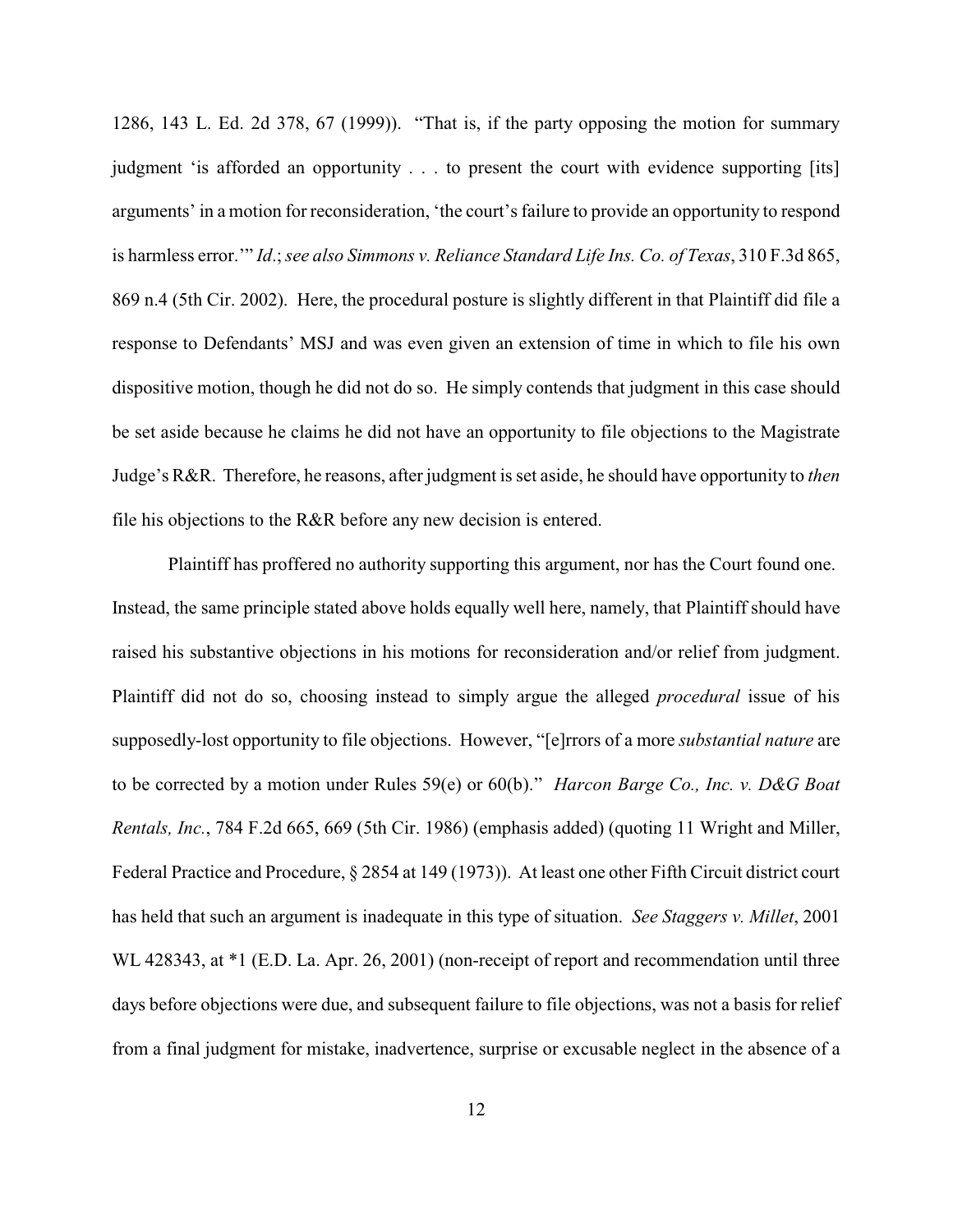substantive objection or substantive argument as to any error in the judgment). This Court agrees.

Moreover, Plaintiff has filed a number of highly detailed and researched briefs in the course of this litigation, including the lengthy briefs he filed in opposition to Defendants' MSJ (docket entries #105, 106 and 107). In those filings, Plaintiff addressed at length Defendants' claims of Eleventh Amendment immunity; Defendants' opposition to the theory of supervisory liability under the theoryof*respondeat superior*; their opposition to Plaintiff's claims of conditions of confinement, denial of redress and retaliation, equal protection, and denial of access to court; and Defendants' claims of qualified immunity. *See, e.g.*, Docket Entry #107 at 3-10. All of the arguments raised by Defendants, and the basis for the decision to dismiss Plaintiff's claims, are encompassed in Plaintiff's arguments therein. It is difficult to see what additional objections he would raise, given his failure to raise them in his motions for reconsideration. Therefore, his argument to alter, amend or vacate the judgment under the standard of either Rule 59(e) or 60(b)(1) fails.

Plaintiff has also made a conclusory claim of "fraud on the court" pursuant to Fed. R. Civ. P. 60(d)(3). As the Fifth Circuit has stated, "only the most egregious misconduct, such as bribery of a judge or members of a jury, or the fabrication of evidence by a party in which an attorney is implicated, will constitute fraud on the court." *See Buck v. Thaler*, 2011 WL 4067164, at \*7 (5th Cir. Sept. 14) (per curiam) (quoting *Rozier v. Fort Motor Co.*, 573 F.2d 1332, 1338 (5th Cir.), *reh'g denied*, 578 F.2d 871 (5th Cir. 1978)), *cert. denied*, 132 S.Ct. 32 (2011). Fraud under Rule 60(d)(3) "embrace[s] ... the species of fraud which does or attempts to [ ] defile the court itself." *Wilson v. Johns–Manville Sales Corp.*, 873 F.2d 869, 872 (5th Cir.) (per curiam), *cert. denied*, 493 U.S. 977, 110 S. Ct. 504, 107 L. Ed. 2d 506 (1989). "Whether relief should be granted based on fraud on the court under Rule 60(d) is committed to the sound discretion of the district court, and district courts